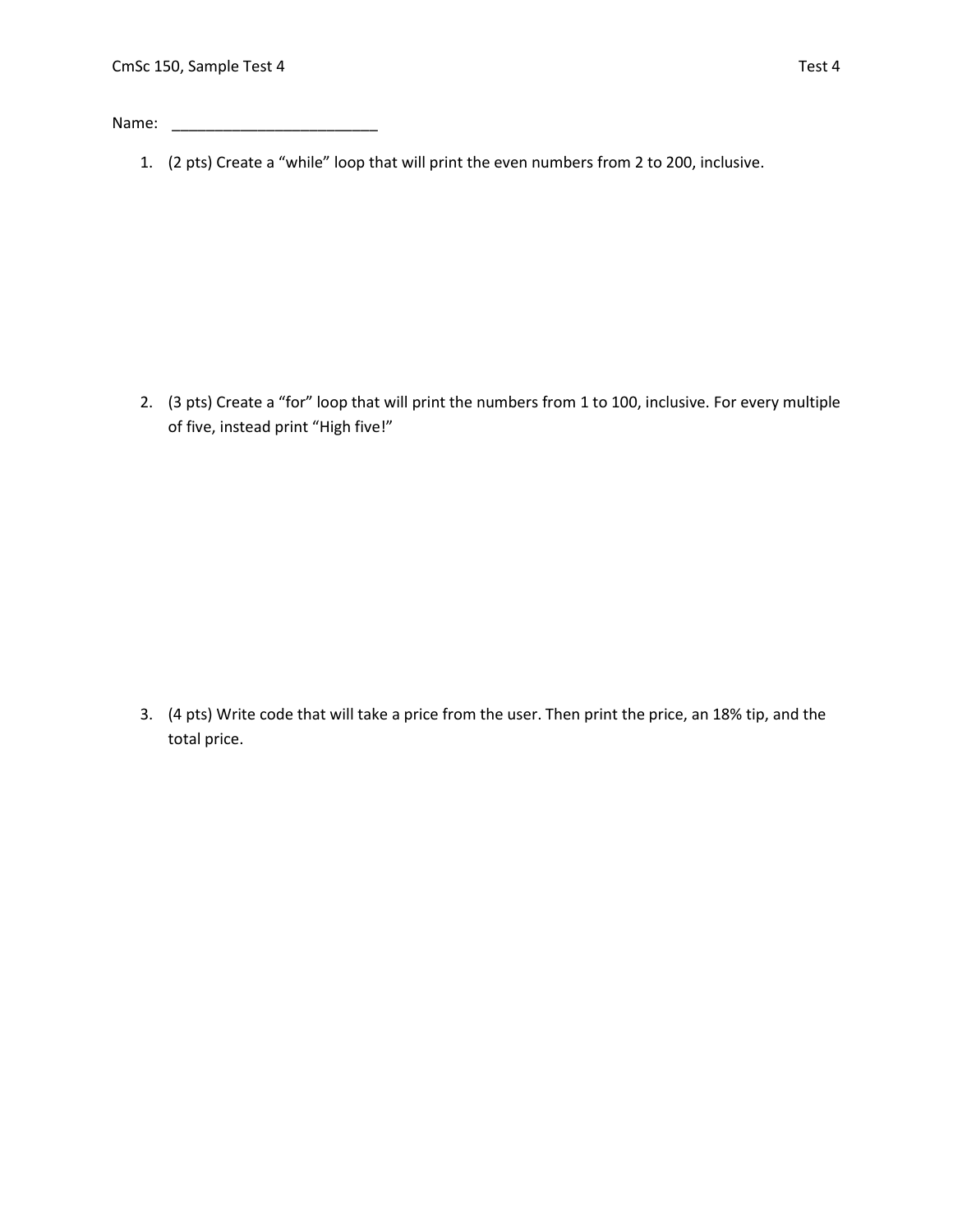4. (4 pts) Write two for loops that will print a 10x10 box of asterisks.

5. (2 pts) Write a function that *prints* your favorite number.

6. (2 pts) Call the function in the prior question.

7. (2 pts) Write a function that *returns* your favorite number.

8. (2 pts) Call the function in the prior question and print the result.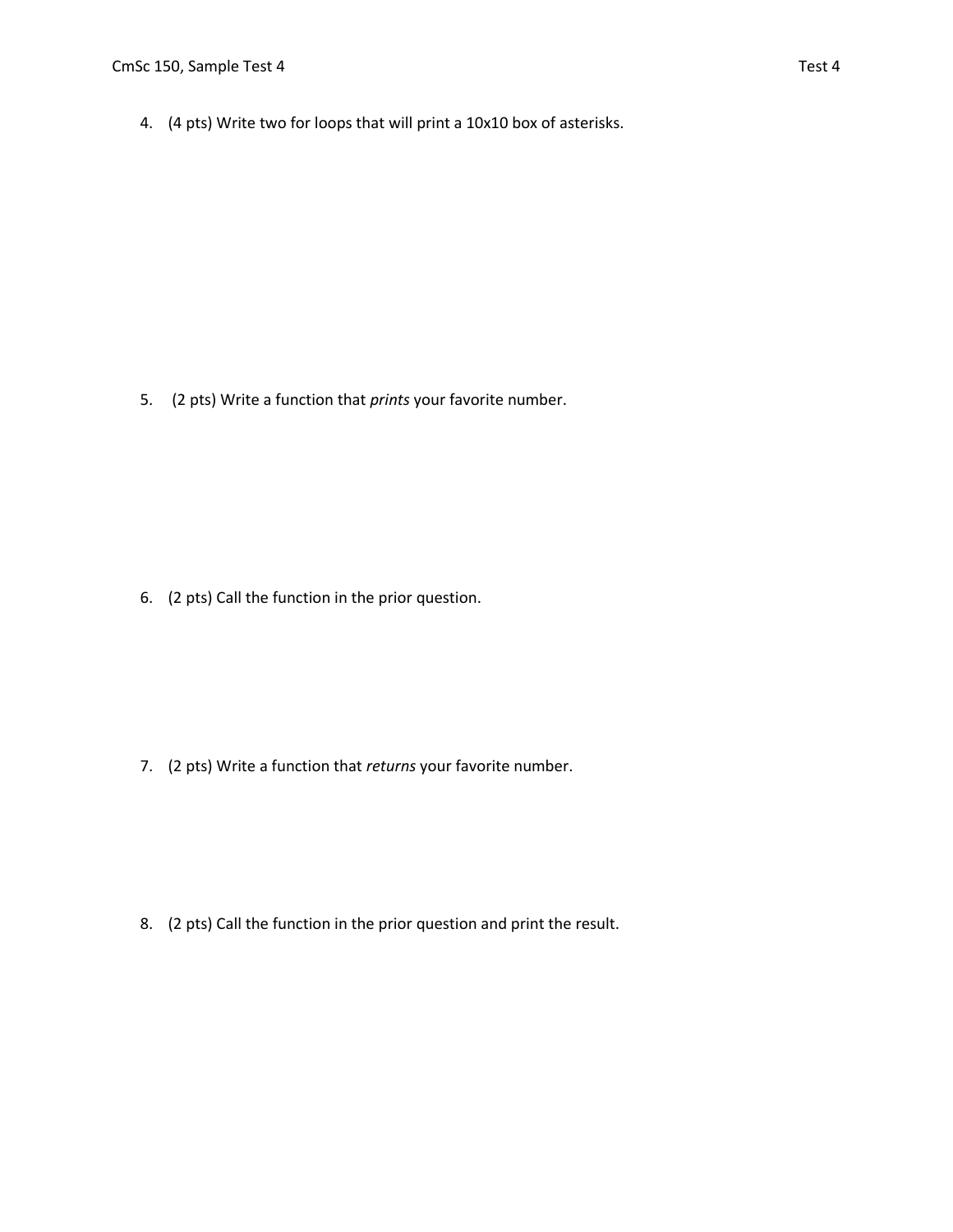9. (3 pts) Write a function that takes two numbers and returns the largest.

10. (4 pts) Write code that defines a class called Cat. Give it one attribute and one method.

11. (3 pts) Write code that creates an instance of Cat. Set the attribute and call the method.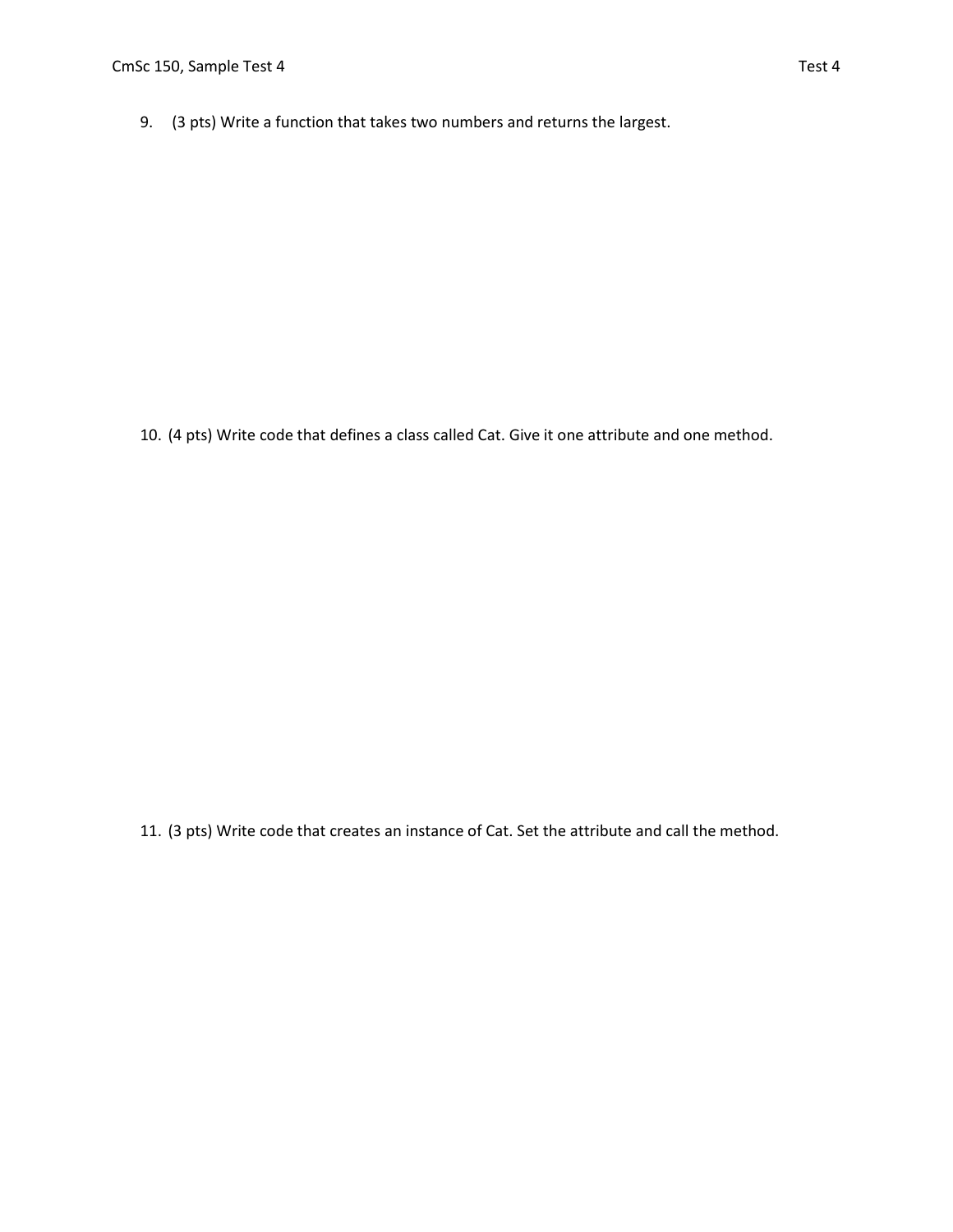12. (3 pts) Write Python code that will create an array of 100 zeros.

13. (2 pts) Write code to print the first and last values: list = [55 , 41, 52, 68, 45, 27, 40, 25, 37, 26]

14. (1 pt) Write the code that would print the cell that contains the number 1 given the following grid of numbers:

|              | 0 | 1  | 2              | 3 | 4            |
|--------------|---|----|----------------|---|--------------|
| 0            | 0 | 0  | $\overline{0}$ | 0 | 0            |
| $\mathbf{1}$ | 0 | 0  | 0              | 0 | $\mathbf{0}$ |
| $\mathbf{z}$ | 0 | 1  | 0              | 0 | 0            |
| 3            | 0 | 0) | 0              | 0 | 2            |
|              | 0 | 0) | 0              | 0 | 0            |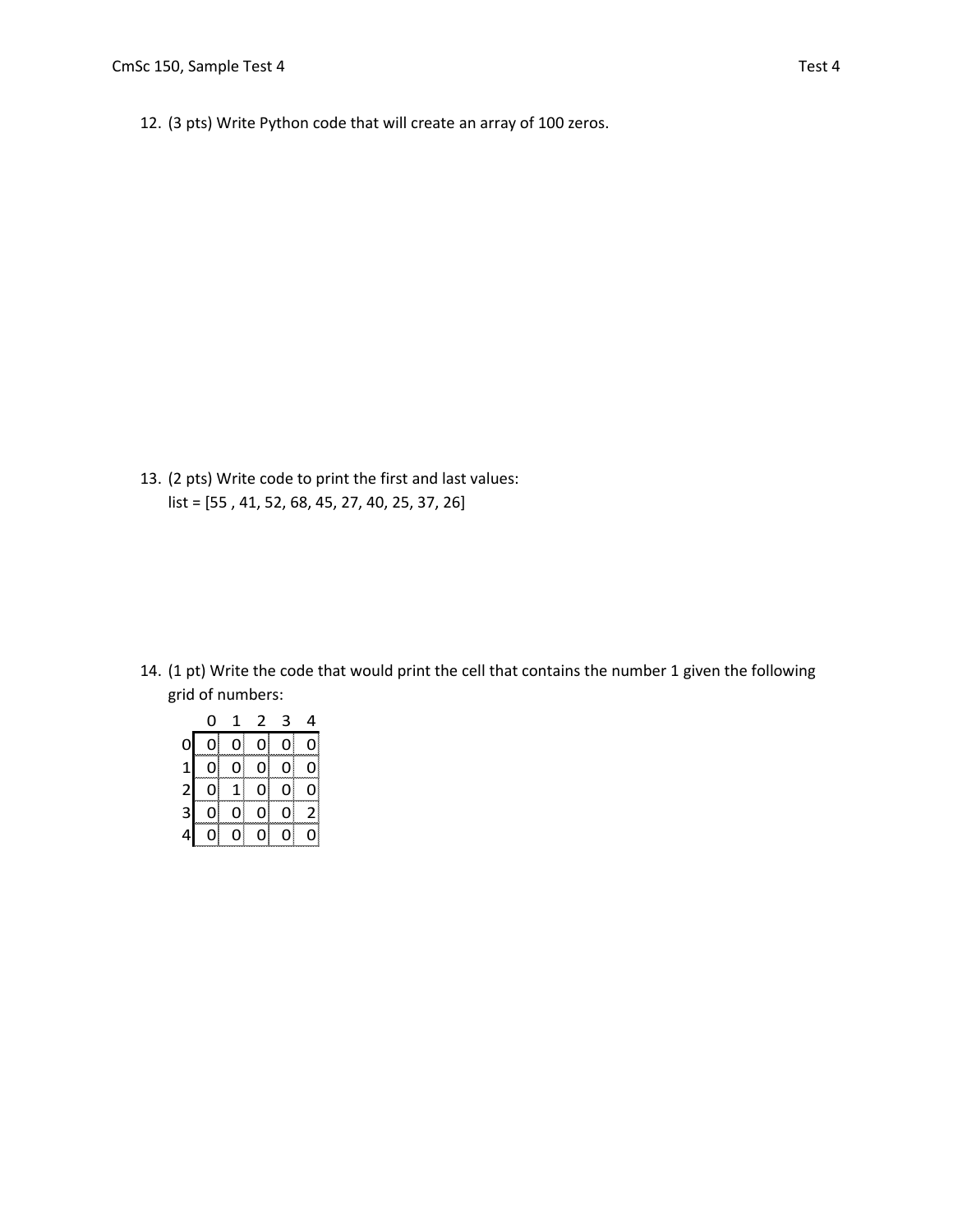15. (3 pts) Write code to swap the values 41 and 55. (3 lines of code) list = [55 , 41, 52, 68, 45, 27, 40, 25, 37, 26]

16. (1 pt) Under what circumstances would a linear search work well, but a binary search would not work at all?

17. (3 pts) Show how to perform a selection sort on the following numbers:

| a<br>┘ |  |  |  |
|--------|--|--|--|
|        |  |  |  |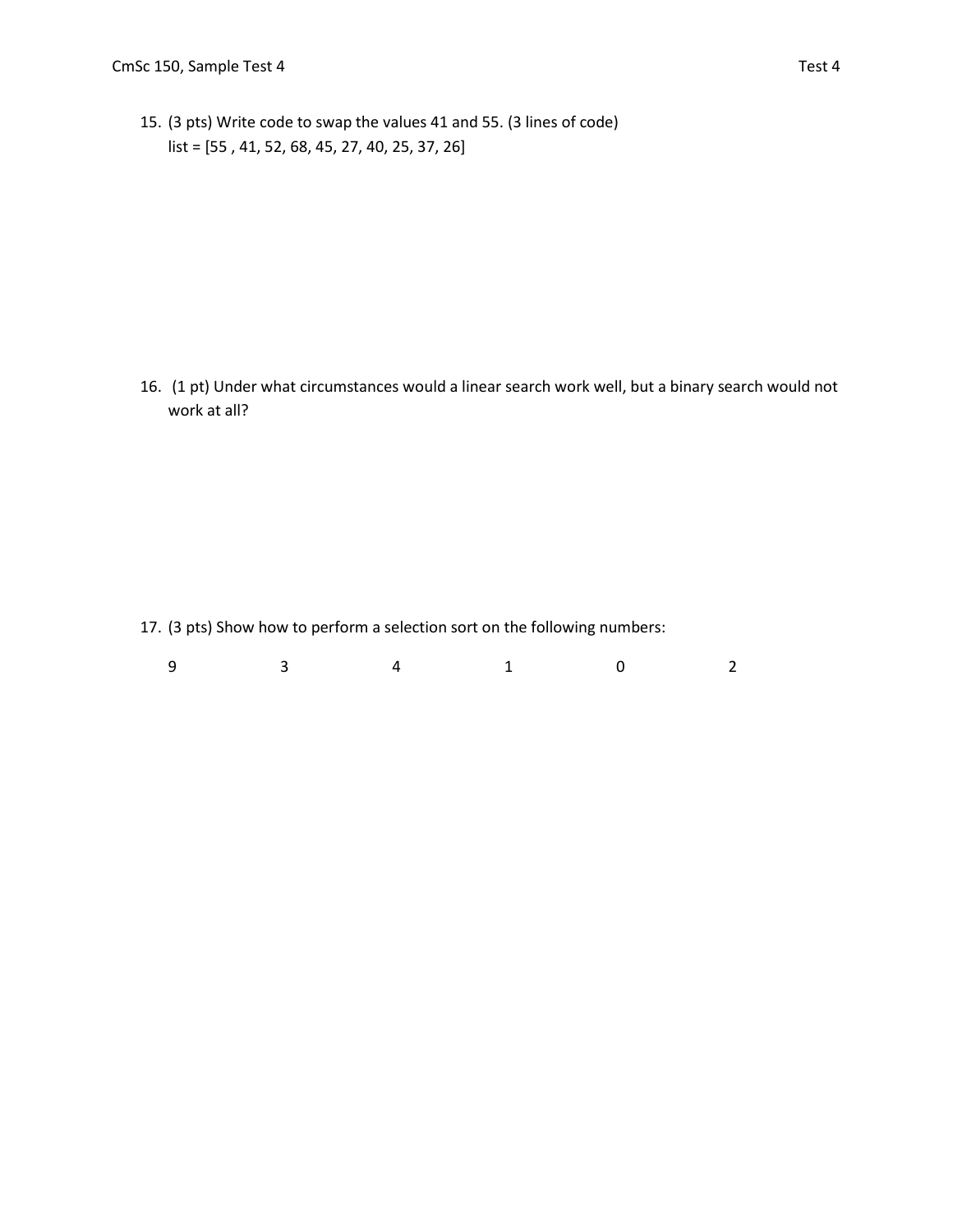18. (3 pts) Show how to perform a insertion sort on the following numbers:

| 9 3 4 1 0 2 |  |
|-------------|--|
|-------------|--|

19. (3 pts) Write code that will take input from a user, and then convert it to a number. Print an error if the conversion fails.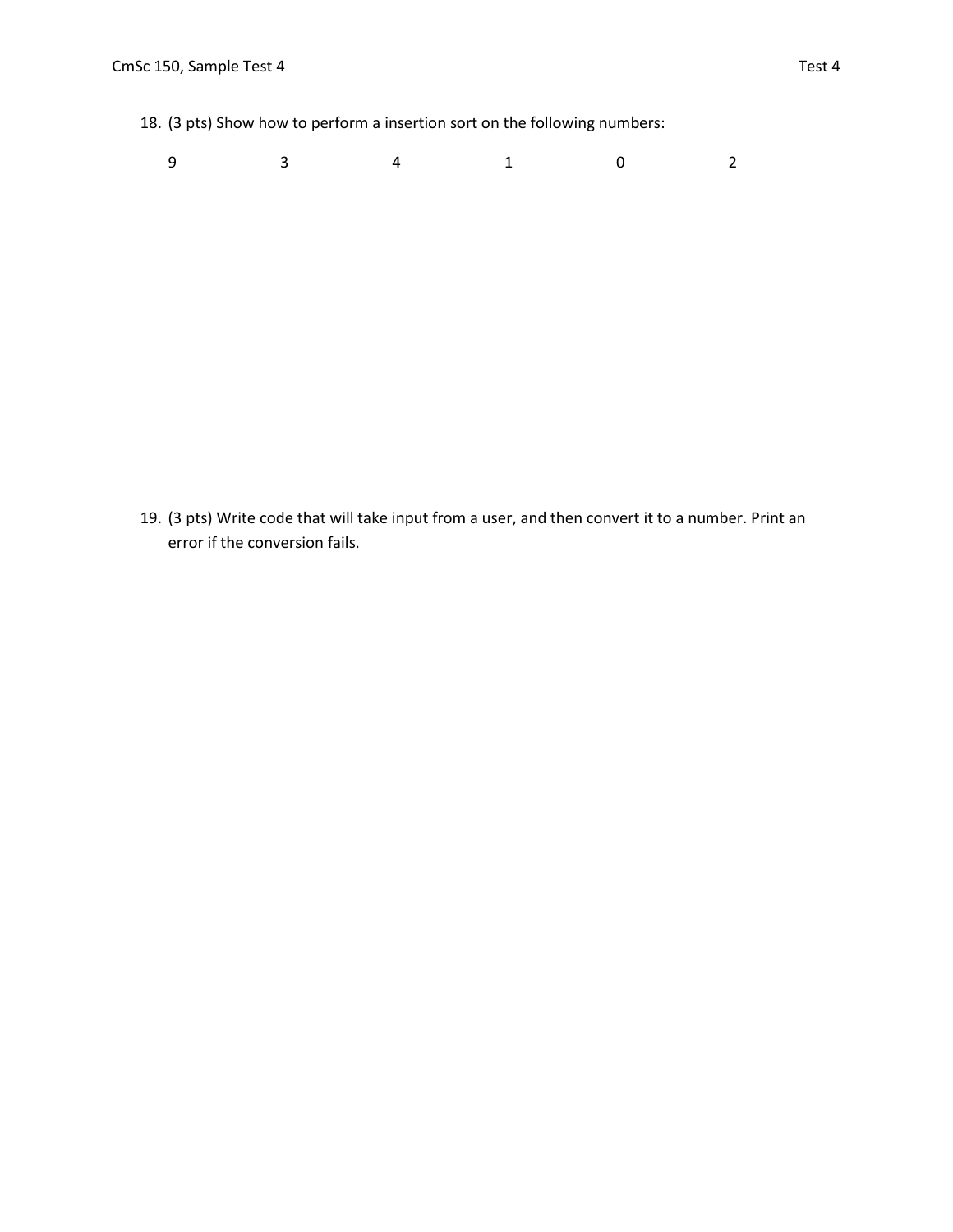20. (4 pts) Take the following code and fill in the blanks:

```
def insertion_sort(list):
    # Start at the second element (pos 1).
     # Use this element to insert into the
    # list.
    for keyPos in range(1, len(list)):
         # Get the value of the element to insert
         keyValue = 
         # Scan to the left
        scanPos = keyPos - 1 # Loop each element, moving them up until
         # we reach the position
        while (scanPos >=0) and ( <u>___________________</u> ):
            list[scanPos+1] = list[scanPos]
         # Everything's been moved out of the way, insert
         # the key into the correct location
         list[scanPos+1] =
```
21. (1 pt) Explain what minPos does in the selection sort.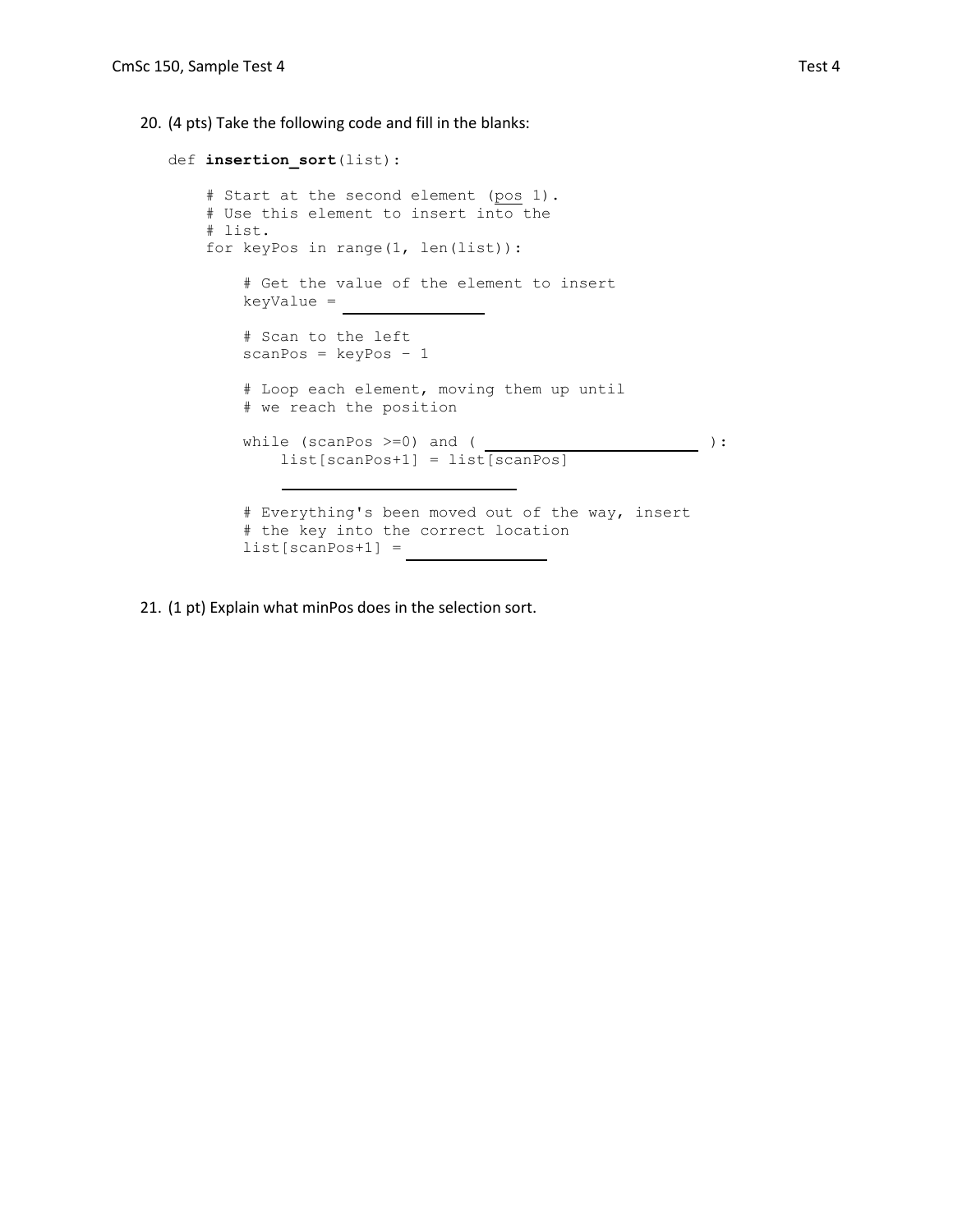22. (5 pts) Take the following code and fill in the blanks:

```
# The selection sort
def selection_sort(list):
    # Loop through the entire array
   for curPos in range( ):
        # Find the position that has the smallest number
        # Start with the current position
       minPos = # Scan right
       for scanPos in range(curPos+1, _________________):
            # Is this position smallest?
            if list[scanPos] < list[minPos]:
                # It is, mark this position as the smallest
                minPos = scanPos
        # Swap the two values
        temp = list [ minPos ]
```
23. (1 pt) Explain what keyPos and keyValue are in the insertion sort.